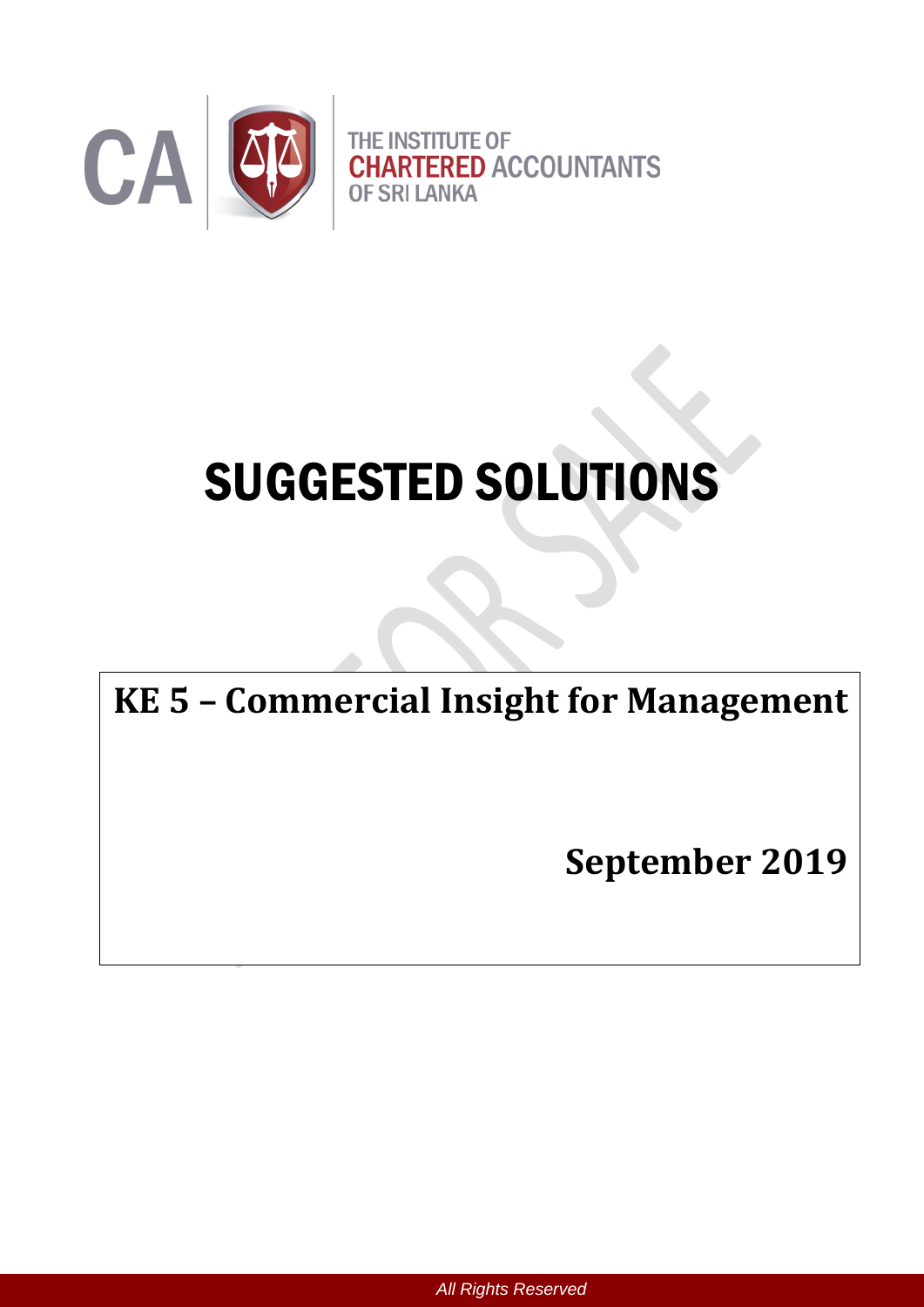1.1

| கற்கை வெளிப்பாடு: | 1.4.1 |
|-------------------|-------|
| சரியான விடை:      |       |

#### 1.2

| $-2.4.$<br>கற்கை<br>ு - டிவெளிப்பாட்ட |  |
|---------------------------------------|--|
| பான<br>சரிι<br>ഖഌட<br>A               |  |

1.3

| கற்கை<br>்வெளிப்பட | $\Omega$ $\Omega$ $\Lambda$<br>ч<br><i>L.J.</i> I |  |  |
|--------------------|---------------------------------------------------|--|--|
| சரியான<br>ഖിത∟     |                                                   |  |  |

 $\triangle$ 

#### 1.4

| 3.5.1<br>வெளிப்பாடு :<br>கற்கை |  |
|--------------------------------|--|
| சரியான<br>விடை                 |  |
|                                |  |

1.5

| வெளிப்பாடு :<br>கற்கை |  |
|-----------------------|--|
| சரியான<br>ഖിത∟<br>IJ  |  |
|                       |  |

1.6

| வெளிப்பாடு<br>கற்கை | $\overline{A}$ $\overline{A}$<br>$\pm 2.1$ |  |
|---------------------|--------------------------------------------|--|
| சரியான<br>விடை<br>A |                                            |  |

1.7

| கற்கை  | வெளிபபா(ห்      | $\mathbf{r}$<br>4.7.1 |  |
|--------|-----------------|-----------------------|--|
| சரியான | <br>விடை .<br>D |                       |  |
|        |                 |                       |  |

1.8

| ுகை<br>கா<br>1061161111<br>. | $\Omega$<br>$\Delta$<br>エ・ノ・エ |
|------------------------------|-------------------------------|
| $\mathbf{A}$<br>பான<br>ഖിത∟  |                               |

1.9

கற்கை வெளிப்பா $6: 6.11.1$ rupahd tpil **: C**

1.10

| கற்கை வெளிப்பாடு $6.16.1$ |  |
|---------------------------|--|
| சரியான விடை : D           |  |

 $(2 \times 10 =$  மொத்தம்: 20 புள்ளிகள்)

Suggested Solutions KE5- September 2019 Page **2** of **15**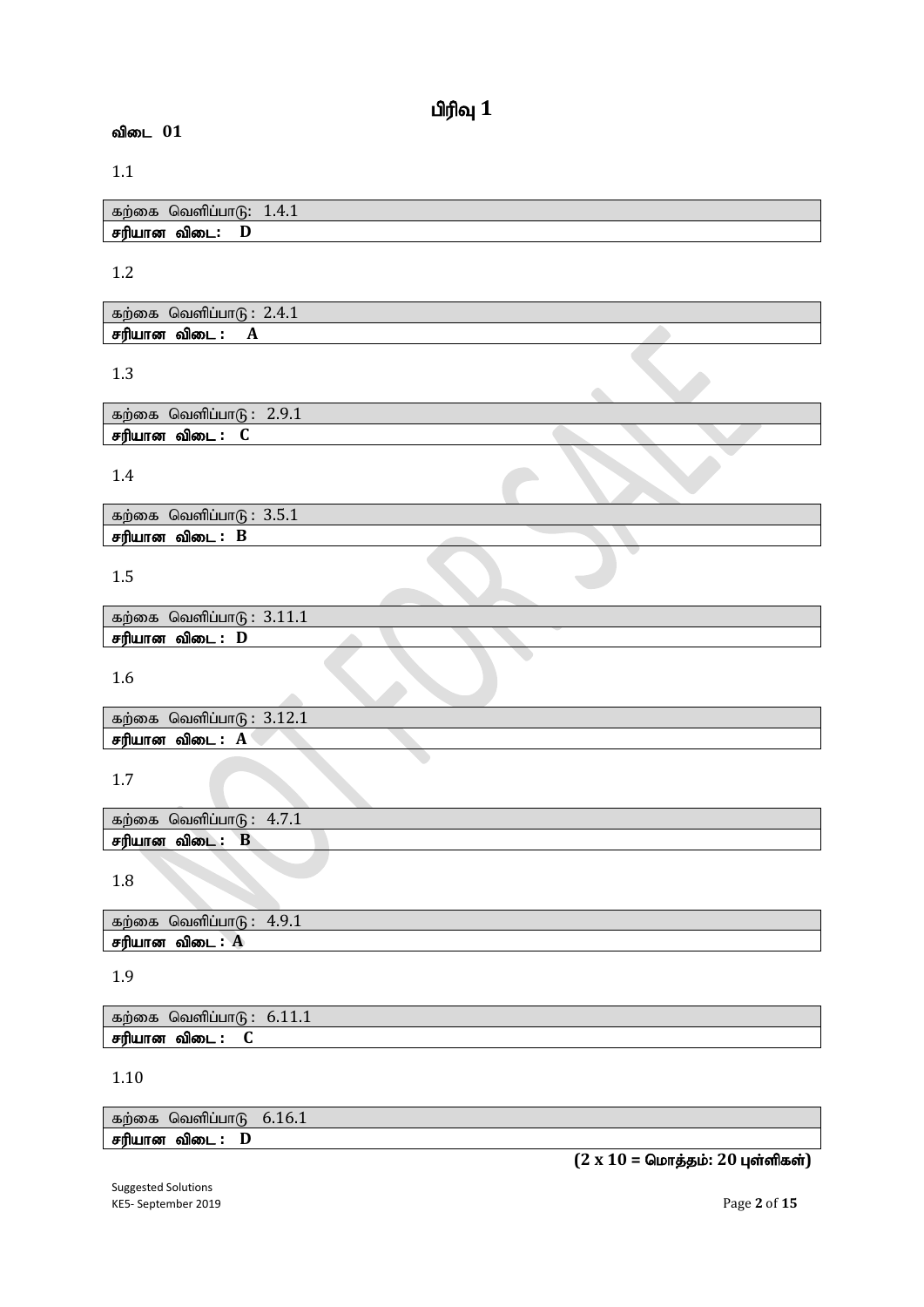வியாபார பொருளாதாரத்தின் நோக்கெல்லைகளை இனங்காணல்.

தெரிவுகள் **அாசாங்கக்கினால்** மேற்கொள்ளப்படும்.

பொறிமுறையின் செயற்பாடும்.

சுயாதீன சந்தைப் பொருளாதாரம் – கேள்வி மற்றும் நிரம்பல் சந்தை அழுத்தங்களும் விலைப்

மக்கியில் கிட்டமிடப்படும் பொருளாகாாம் – வள கைக்கீடு பற்றிய கீர்மானங்கள் மற்றும்

கலப்புப் பொருளாதாரம் – **அரசாங்கம்** (பொதுத்துறை) மற்றும் **சந்தை அழுத்தங்கள்** (தனியாா் களை)

பாவனையுடன் தொடர்புபட்ட அதேவேளை விளைதிறன் உயர்மட்ட அடைய முயற்சிக்கின்றது.

#### கற்கை வெளிப்பாடு: 2.1.2

கற்கை வெளிப்பாடு : 2.6.2

செயன்முறை முகாமையினை விபரித்தல்.

வினைத்திறன் என்பது குறைந்தபட்ச வளங்கள் அல்லது உள்ளீடுகளைப் பயன்படுத்தி அதிகபட்ச வெளியீட்டினை பெறுவகனை குறிக்கின்றது. விளைகிறன் என்பது இலக்கினை அடையக் கூடியவகையில் செயற்பாடுகளை செய்வதனை விபரிக்கின்றது. வினைத்திறனானது வளப்<br>பாவனையுடன் தொடர்புபட்ட அதேவேளை விளைதிறன் உயர்மட்ட இலக்கினை அடைவதுடன் தொடா்புபட்டது. முகாமைத் தொழில்முறையானது குறைவான வளங்களின் விரயம் (உயா் வினைத்திறன்) மற்றும் உயர்வான இலக்கினை அடைதல் (உயர் விளைதிறன்) ஆகியவற்றை

கிடைப்பனவு, மற்றும் பொருட் பயன்பாடு அல்லது பராமரிப்புக்கான வழங்குனர்கள்.

தோட்டுணர முடியாத பண்புகள் (அருவ குணவியல்புகள்: பொருள் அடையாளம் (Image), விளங்கிக்கொண்ட பெறுமதி (Perceived value), இலகுவான பயன்பாடு, வசதியான களஞ்சியப்படுத்தல், பொருட்களின் அழகியற் பண்புகள் (products aesthetic qualities), பார்வைக்கு அரிதாக காணப்படல்.. உணர்வுபர்வமான பெறுமதி (Sentimental value),

கற்கை வெளிப்பாடு : 1.2.1 வாடிக்கையாளருக்கு சேவைசெய்வதில் வியாபார நிறுவனங்கள் அளிக்கும் பெறுமதி வழங்கல்களை இனங்காணல், (பொருட்கள், சேவைகள், நிகழ்வுகள், நபர், அனுபவம், தகவல்கள், அமைப்புக்கள்  $\n *L* \n *m* \n *m* \n *m* \n *m* \n *m* \n *m* \n *m* \n *m* \n *m* \n *m* \n *m* \n *m* \n *m* \n *m* \n *m* \n *m* \n *m* \n *m* \n *m* \n *m* \n *m* \n *m* \n *m* \n$ 

தொட்டுணரக்கூடிய தன்மை (உருவ குணவியல்புகள்) (Tangible attributes): கிடைப்பனவு மற்றும் விநியோகிக்கக்கூடிய தன்மை, செயற்பாடு, விலை, வடிவமைப்பு, பொதியிடல், அதே உற்பத்தி வரிசையிலுள்ள இணைந்த உற்பத்திப் பொருட்களின் வீச்சம், உதிரிப் பாகங்களின் |

#### விடை 02

2.1

2.2

2.3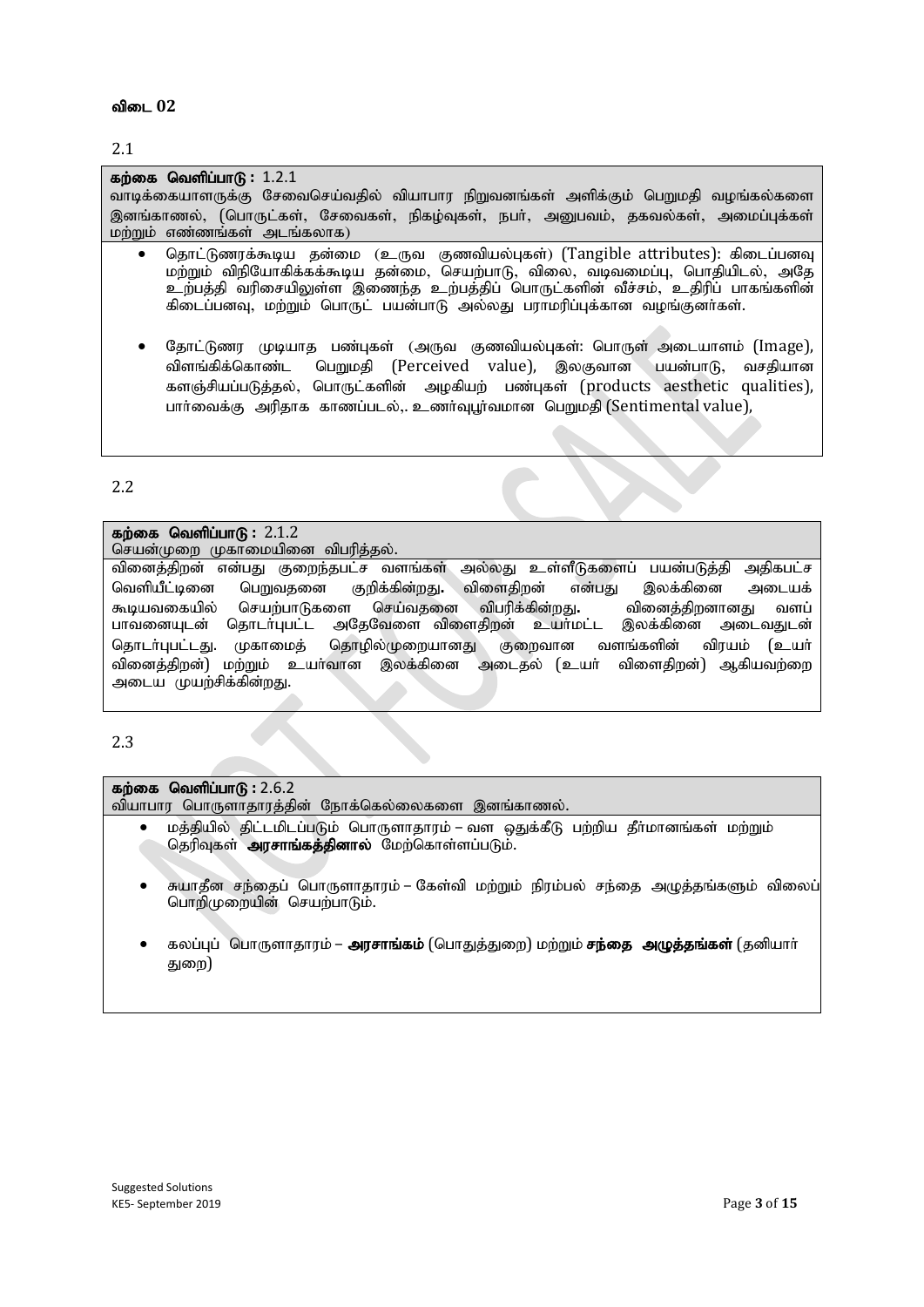2.4

**கற்கை வெளிப்பாடு :** 3.3.2 நிறுவனத்தில் கணக்காளரின் வகிபாத்திரத்தினை விசேட தொடர்புபடுத்தி வாடிக்கையாளர் பெறுமதி .<br>மற்றும் வாடிக்கையாளா் திருப்தியினை ஆராய்தல்.  $(i)$  முக்கிய வெற்றிக் காரணிகள் : உணவின் தரம் உயர் மட்ட வாடிக்கையாளர் சேவை (ii) பொருத்தமாள பிரதான வெற்றிக் காரணிகள் (KPI's) கீழ்வருவனவற்றுடன் தொடர்புடையதாக இருக்கலாம்: விநியோகக் கால வேகம் (விருந்தினருக்கு சேவைவழங்க உதவியாளரின் சராசரிக் காலம் ) தற்போதைய வாடிக்கையாளரின் மீள்வருகை / கட்டளைகளின் எண்ணிக்கை வாடிக்கையாளா் திருப்திமட்ட ஆய்வில் பெற்ற புள்ளிகள். வாடிக்கையாளர் முறைப்பாடுகளின் எண்ணிக்கை. சமூக ஊடக மேடைகளில் வாடிக்கையாளர் தொடர்புபடுத்தல்களின் எண்ணிக்கை. விருந்தோம்பல் முகாமை தொடர்பில் பெற்ற வெற்றிக் கிண்ணங்களின் எண்ணிக்கை.

2.5

**கற்கை வெளிப்பாடு : 3.4.1** பண்புசார்ந்த மற்றும் எண் சார்ந்த பயன்பாட்டுக் கோட்பாடுகளை பயன்படுத்தி, பகுத்தறிவுடைய நுகர்வோரின் நடத்தையை இனங்காணல்.

- (a) பண்புரீதியான பயன்பாட்டு அணுகுமுறையானது (Cardinal utility approach) தரப்பட்ட தரமான பண்டத்தினை நுகாவதன்மூலம் நுகா்வோா் பெறுகின்ற திருப்தியினை தனியாக அளவிடமுடியும் என குறிப்பிடுகின்றது. எண் ரீதியான அணுகுமுறையானது (Ordinal utility approach) நுகர்வோர் தமது பயன்பாட்டினை துல்லியமாக அளவிட முடியாது எனக் கூறுகின்றது. அதற்குப் பதிலாக, சிறந்த ஒன்றை தெரிவு செய்வதற்காக வேறுபட்ட பண்டங்களை அல்லது வேறுபட்ட பண்டங்களின் கூடைகளை தரநிலைப் படுத்தும்.
- $(b)$  புண்புசார் / வரிசைசார் அணுகுமுறை நுகர்வோர் நடத்தையை விபரிப்பதற்கு எண்கணித முறை அளவீட்டிலும் பார்க்க எல்லைப்பயன்அடிப்படையில் நுகர்வோர் திருப்தி மட்டத்தை அளவிடும் இவ் அணுகுமுறை விரும்பப்படுகின்றது.

2.6

#### கற்கை வெளிப்பாடு :  $4.1.1$

பொதுவான சூழலின் (PEST காரணிகள்) பகுதிகளையும் வியாபாரத்தில் அவற்றின் தாக்கங்களையும் விபரிக்கல். விபரிக்கு.  $\bullet$  வியாபார திட்டமிடலில் நெகிழ்வுதன்மையை கொண்டிருத்தல்: மாற்றம் பற்றிய உடனடியான தொடா்பாடலை தூண்டும் எளிய முகாமைக் கட்டமைப்பினை கொண்டிருத்தல்.

 #ow; Gwepiyfspy ; ,ay;ghf Vw;gLk; ,lh;fs ; njhlh;ghd tpopg;Gzh;r;rp.: தந்திரோபாயங்களில் திட்டமிடல் மற்றும் இடா்ப் பகுப்பாய்வு திட்டமிடல் ஆகியவற்றிற்கான முக்கியத்துவத்தை வலியுறுத்துகின்றது.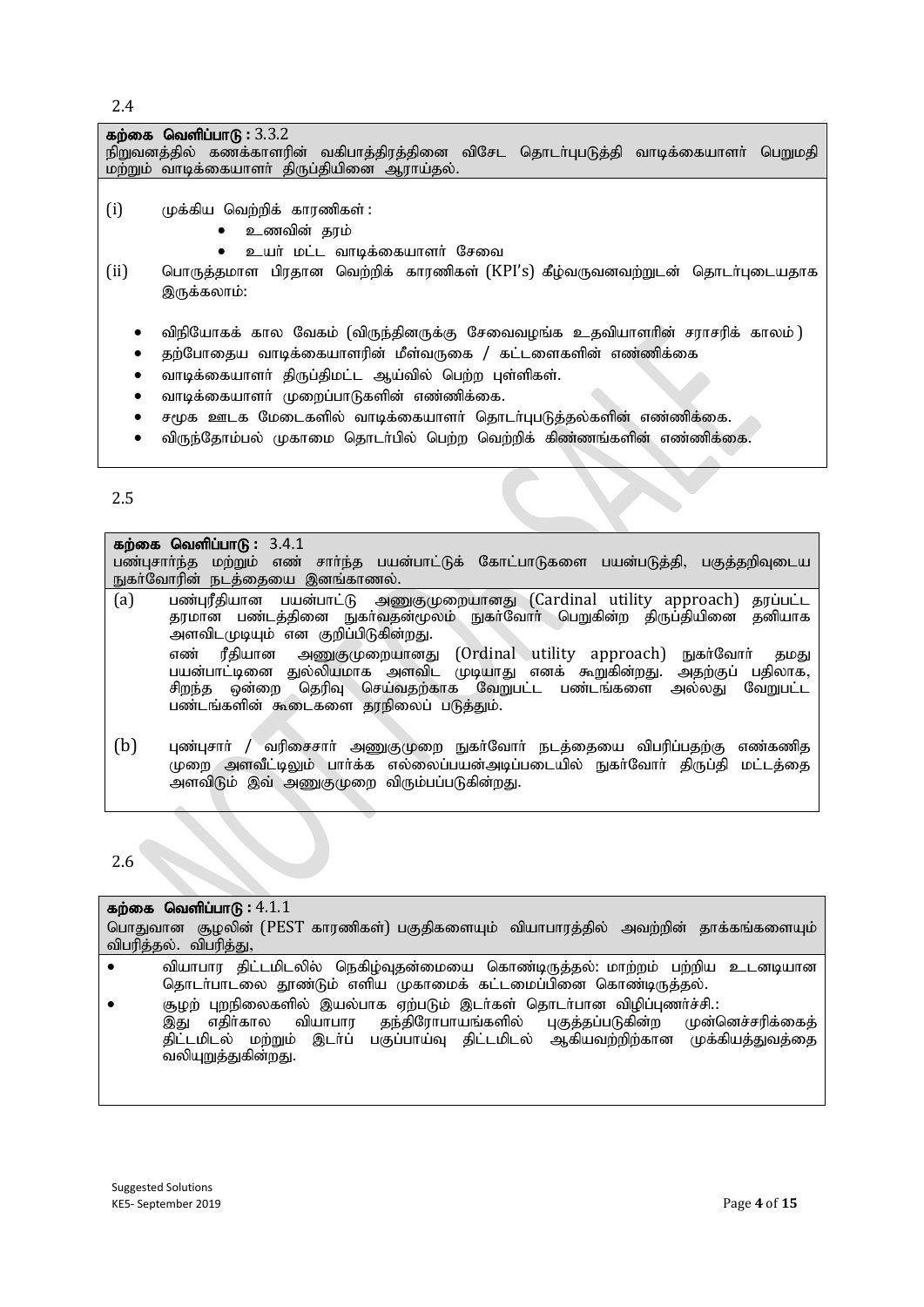2.7

#### **கற்கை வெளிப்பாடு : 4.5.3** அந்நிய நாணயங்களின் கேள்வி மற்றும் நிரம்பலை பாதிக்கும் காரணிகளை விபரித்தல்.

#### **செலவின ஆரம்பித்தற் கொள்கை (Expenditure switching policy)**

- a. உள்நாட்டு நாணய பெறுமதி வீழ்ச்சி (deprecation) / பெறுமதி இறக்கம் (devaluation)
- b. இறக்குமதி வரி அல்லது இறக்குமதி அனுமதிப்பங்குகள் விதித்தல் போன்ற இறக்குமதியை கட்டுப்படுத்தும் நேரடி நடவடிக்கை அல்லது அந்நிய நாணயமாற்று கட்டுப்பாட்டு ஒழுங்கு விதிகளை இறுக்குதல்.

#### செலவின குறைப்புக் கொள்கை (Expenditure reducing policy)

உள்நாட்டில் கூட்டுமொத்த கேள்வியை குறைப்பதற்கு உள்நாட்டுப் பணப்பெறுமதி வீழ்ச்சி – அரச செலவின குறைப்பு, அரச முதலீடுகளை கட்டுப்படத்தல் ஆகியன.

#### 2.8

கற்கை வெளிப்பாடு :  $4.6.2$ வியாபாரம்மீது நாணயக் கொள்கை மற்றும் இறைவரிக் கொள்கைகளின் தாக்கத்தினை ஆராய்தல். அரசாங்கம் மேற்கொள்ளும் செலவின தீர்மானங்கள் அரசாங்கத்தின் வழங்குனர்களை பாதிக்கும்.

(உதா: இயந்திர வழங்குனர், கல்வி வழங்குதல் போன்றவை.)

வரிக்கொள்கை நுகா்வோா் கொள்வனவுவலுவை தீா்மானித்து விற்பனை வருமானத்தை பாததிக்கும். கம்பனி இலாபம் மீதான வரி மற்றும் விடுதொகைகள் முதலீடு மீதான வரிக்குப் பிந்திய வருவாயை பாகிக்கும்.

அரசாங்கம் அதன் செலவினத்தை ஒரேமட்டத்தில் வைத்திருந்து வரிமதிப்பு மட்டத்தை குறைத்தால், அது பொருளாதாரத்தில் கேளிவியை தூண்டும். நிறுவனங்களும் குடிமக்களும் நுகாவுக்கு அல்லது சேமிப்பு/முதலீட்டிற்கு அதிகமான வரிக்குப்பின் பிந்திய வருமானத்தை கொண்டிருப்பா்.

2.9

#### கற்கை வெளிப்பாடு: 5.1.1

திட்டமிடற் செயன்முறை மற்றும் நிறுவனத்திற்கு திட்டமிடலின் அனுகூலங்களை இனம்காணல்.

- எதிர்காலம்பற்றி தெரியாகதுடன், அதிசயங்கள் எப்போதும் நிகழக்கூடும். எனவே, திட்டங்கள் விபரமானவையாக இருப்பின், அவற்றுடன் இணங்க முடியாதிருக்கும்.
- அக்கத்திறன் இல்லாவிடில், சந்தர்ப்பங்ளை இனங்காணுவதை தடுக்கும்.
- தீர்மானம் மேற்கொள்வதில் சாத்தியமான பாதகமான விளைவுகளுக்கான பயம் முகாமை திட்டமிடுதலை தவிர்ப்பதற்கு வழிவகுக்கும்.
- $\bullet$  மிகையான நிர்வாகக் கட்டுப்பாடுகளின் தாக்கம் மாற்றங்களை குறையச்செய்யும்.
- தற்போதைய அபிவிருத்திகளில் அதிக கவனம் செலுத்துதல்.
- ஏதிர்மறைத் தாக்கம் (Negativity)
- போதிய வளங்கள் இல்லாமை.
- தொடர்பாடல் குறைபாடுகள்.
- தடைகள் (Resistance)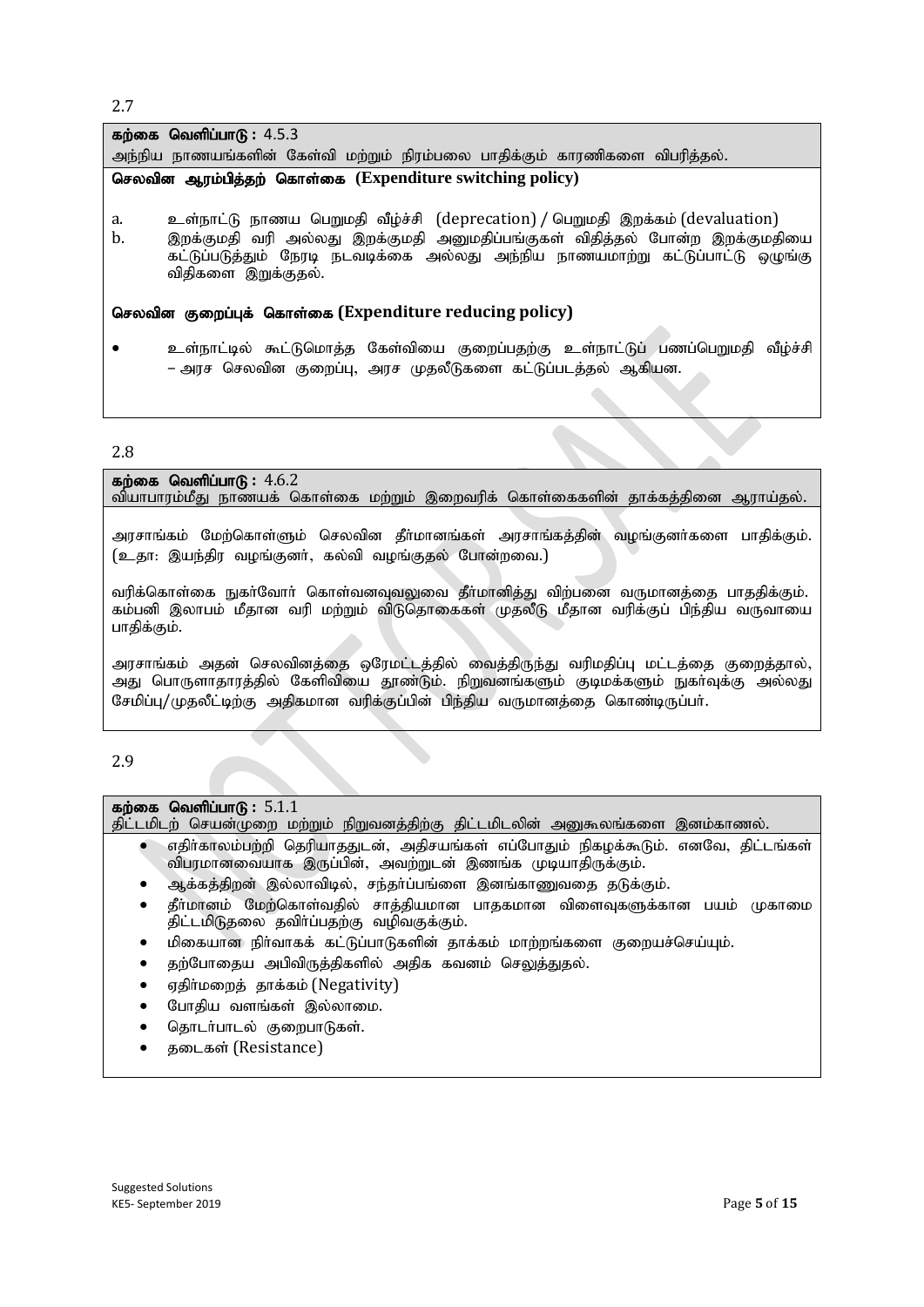2.10

| கற்கை வெளிப்பாடு: $6.4.1$                                                                                                                                                                                                                          |
|----------------------------------------------------------------------------------------------------------------------------------------------------------------------------------------------------------------------------------------------------|
| உற்பத்தி இயல்வலுத் திட்டமிடலில் சம்பந்தப்பட்ட படிமுறைகளை இனங்காணுதல்.                                                                                                                                                                              |
| இயல்வலுத் திட்டமிடலுக்கு பல்வேறு வழிகள் உள்ளன.                                                                                                                                                                                                     |
| • ஒருநிலைத் திறன் திட்டமிடல் (Level capacity plan) – திட்டமிடற் காலத்தில்<br>செயற்பாடுகளை ஒரே மட்டத்தில் பேணுவதுடன், எதிர்வுகூறப்படும் கேள்வியில்<br>ஏற்றத்தாழ்வுகளை கவனத்திற் கொள்ளாமை. ஊழியா் மற்றும் ஏனைய வளங்கள் ஒரே<br>மட்டத்தில் பேணப்படும். |
| துரத்தும் கேள்வித் திட்டமிடல் (Chase capacity plan) - இது ஒருநிலைத் திறன்<br>திட்டமிடலுக்கு நோ் எதிரானது. இது இயல்வலுவினை எதிா்வுகூறப்படும் கேள்வியில்<br>ஏற்றத்தாழ்வுகளுக்கு ஏற்ப மாற்றிக்கொள்ளும் நோக்கத்தை கொண்டது.                             |
| கேள்வி முகாமைத்துவத் திட்டமிடல் (demand management plan) – உச்சக் கேள்வியை<br>$\bullet$<br>உச்ச நிலையற்ற காலங்களுக்கு மாற்றுவதன் மூலம் குறைத்தல்.                                                                                                  |
| மேலே கூறப்பட்ட மூன்று வகைகளினதும் கலவை (mixed plans)- இந்தத் திட்டமிடல் மட்ட<br>இயலவலுத்திட்டம், துரத்தும் இயல்வலுத் திட்டம், கேள்வி முகாமைத் திட்டம் ஆகியவற்றின்<br>கலவையாகும்.                                                                   |
|                                                                                                                                                                                                                                                    |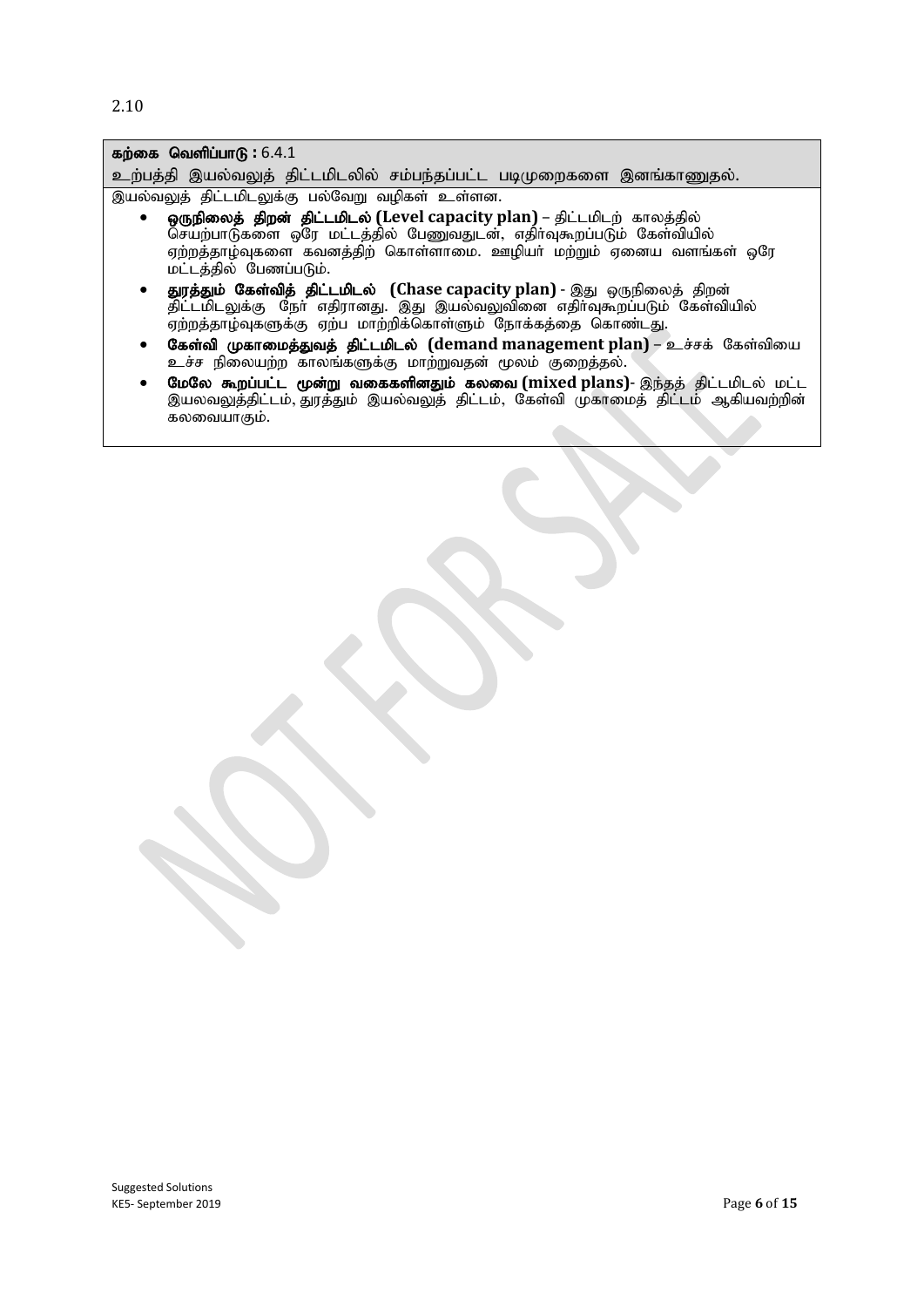## பிரிவு 02

#### **கற்கை வெளிப்பாடு:**  $4.4$ பணவீக்கத்தின் வகிபாகம்

(a) உயர் விலை வீதப் பணவீக்கமானது கீழ்வரும் பேரின பொருளியல் மாறிகளின் காரணமாக தீங்கு விளைவிப்பதும் விரும்பத்தகாததுமாகும்.

#### (i) சென்மதி நிலுவை (Balance of payments)

- உயா்ந்த பணவீக்க வீதம் காணப்படும்போது, சென்மதி நிலுவையில்<br>காட்டப்படும் நாட்டின் பிற நாடுகளுடனான ஊடுசெயல்கள் பாதகமான நாடுகளுடனான ஊடுசெயல்கள் முறையில் பாகிப்படையும்.
- உள்நாட்டுச் சந்தையில் உயர்ந்த பணவீக்க வீகம் வெளிநாட்டு கொள்வனவாளருக்கு உள்நாட்டு உற்பத்திகளில் ஆர்வமிழக்கச் செய்வதனால், ஏற்றுமித்க்கான கேள்வியை குறைவடையச் செய்யும்.
- உள்நாட்டுப் பொருட்களின் விலைகள் அதிகமாக இருப்பதனால், உள்நாட்டு மக்கள் வெளிநாட்டுப் பொருட்களை வாங்க விரும்பவதனால், இறக்குமதிகள் அதிகரிக்கும்.
- வீழ்ச்சியடையும் ஏற்றுமதிகளும் அதிகரிக்கும் இறக்குமதிகளும் சென்மதி நிலுவையில் பாதகமான சமமின்மையை விளைவிக்கும்.
- இந்த பாதகமான நிலைமை வெளிநாட்டு நாணய ஒதுக்கத்தில் பாரிய ்வீழ்சியை விளைவிப்பதுடன், வெளிவாரிக் கொடுப்பனவுகளில் தவிர்க்கவேண்டி ஏற்படலாம்.

#### (ii) பொருளாதார வளர்ச்சி (Economic Growth)

- உயர் பணவீக்கம் என்பதன் கருத்து குறைந்த மட்ட நுகர்வு என்பதாகும். பொருட்கள், சேவைகளுக்கு குறைந்த அளவிலான கேள்வி இருக்கும்.<br>இது உற்பத்தியில் எதிர்மறை தாக்கத்தை ஏற்படுத்துவதுடன், ஏற்படுத்துவதுடன், பொருளாதார வளர்ச்சி வேகத்தை குறைக்கும்.
- உயர் பணவீக்கம் உள்ளபோது உற்பத்திக் கிரயம் அதிகரிப்பதனால்,<br>நாட்டில் உற்பத்தி ஊக்கமிழக்கச்செய்யும். எனவே, பொருளாதார நாட்டில் உற்பத்தி ஊக்கமிழக்கச்செய்யும். எனவே, பொருளாதார வளர்ச்சி குறையும்.
- உயர் பணவீக்கம் உள்ளபோது, வட்டி வீதங்கள் அதிகரிப்பதனால்,<br>மக்கள் அதிகளவில் சேமிப்பதற்கு தூண்டப்படுவர். இதனால், மக்கள் அதிகளவில் சேமிப்பதற்கு தூண்டப்படுவர். இதனால்,<br>முகலீடுகள் ஊக்கமிமக்க செய்யப்படுவகுடன் இகு பொருளாகாா செய்யப்படுவகாடன் இது பொருளாகாா வளர்ச்சியில் தாக்கத்தை ஏற்படுத்தும்.
- $\delta$ ) வெருமில்வாய்ப்பின்மையின் எதிர்மறைத் தாக்கங்களாவன $\epsilon$ 
	- உற்பத்தி இழப்பு- ஊழியா் தொழில்வாய்ப்பு அற்றிருந்தால், நாடு உத்தம உற்பத்தியை உற்பத்தி செய்யாது. அதனால், மொத்த தேசிய உற்பத்தி இருக்கவேண்டிய அளவிலும் பார்க்க குறைவாக இருக்கும்.
	- மனித மூலதன இழப்பு வேலைசெய்வதன் மூலமே திறமை விருத்தியடைவதனால், தொழில்வாய்ப்பற்ற ஊழியாகள் படிப்படியாக திறமையை இழப்பர்.
	- வருமானப் பகிர்வில் அதிகரித்த சமநிலையின்மை ஏழைகள் குறைந்த அரசியல் ஸ்திரமின்மையை பெறுவா்.
	- சமூகக் கிரயங்கள் வேலைவாய்ப்பின்மை தனிப்பட்ட சமூகப் பிரச்சினைகள், மன அழுத்தம், மோசடி ஆகியவற்றிற்கு வழிவகுக்கும். -
	- சேமநல / நலன்புரி கொடுப்பனவுகளின் அதிகரித்த சுமை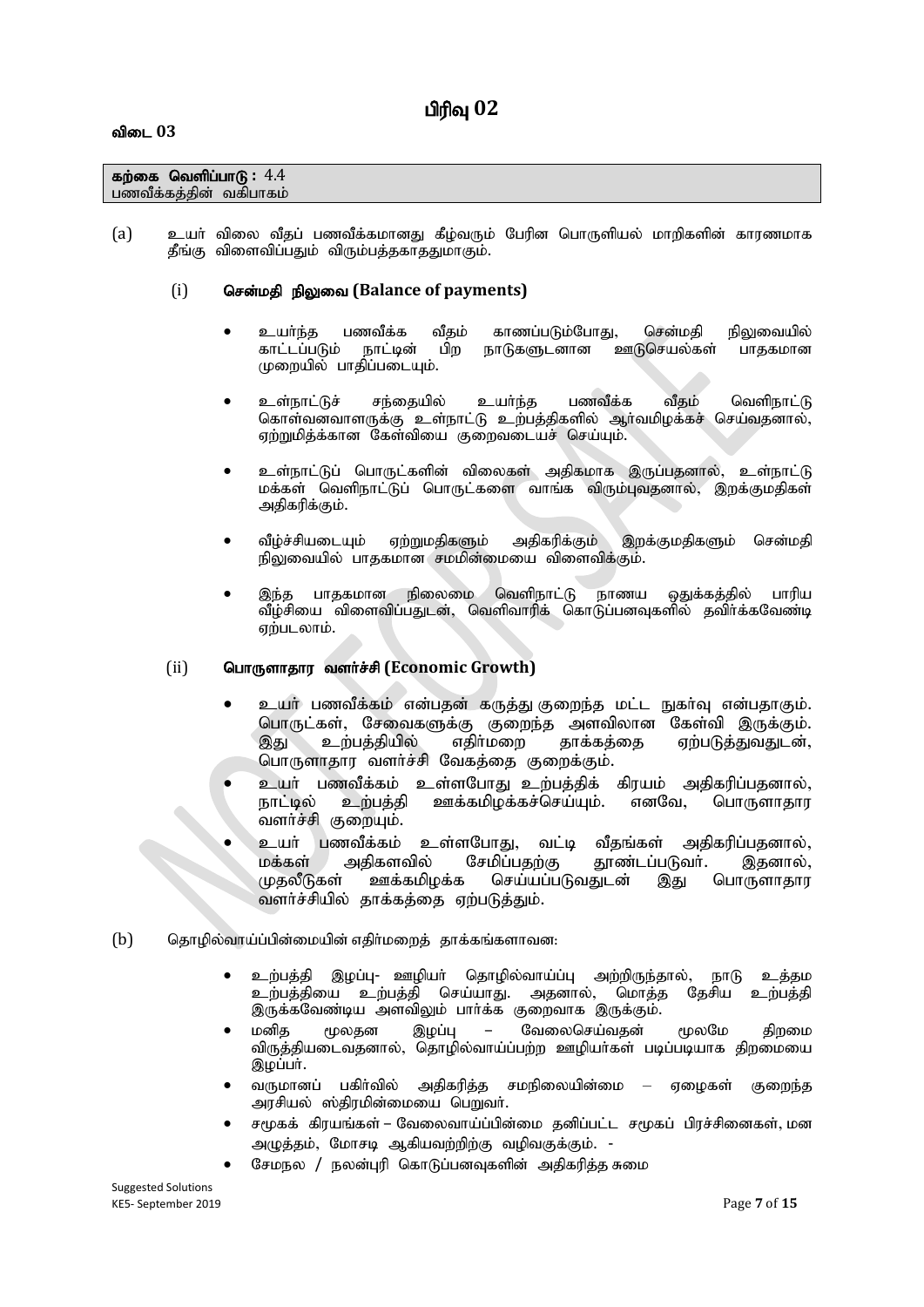- (c)
- சில கொள்கைகளாவன, தொழிலாளா் உற்பத்தித்திறனை அதிகரிப்பதற்காக ஊழியருக்கு பயிற்சி வழங்குதலாகும். ஆரசாங்கம் அதன் ஊழியா் படைகளுக்கு திறன்கள் மற்றும்<br>ஆற்றல்களை வளா்த்துக் கொள்வதற்கு பயிற்சி அளிப்பதற்காக வேறுபட்ட பயிற்சி ் பயிற்சி அளிப்பதற்காக வேறுபட்ட பயிற்சி நிலையங்களை தாபிக்கமுடியும். அதன்முலம், அதிக வேலை வாய்ப்புக்களை ஏற்படுத்த .<br>உதவும். வுழங்கல் முகாமைக் கோட்பாடுகளுக்கு சில உதாரணங்கள்:
- புதிய தொழில்நுட்ப அறிமுகம்
- ஆராய்ச்சி மற்றும் அபிவிருத்தியினை ஊக்கப்படுத்தல்
- $\bullet$  பகிய கண்டுபிடிப்பக்களுக்கு ஊக்குவிப்ப வமஙகுகல், சுயவேலைவாய்ப்பிற்கு கடன் வழங்குதல்.
- $\mu$ க்கிய பிராந்தியங்களில் தொழில்புரிவோருக்கான நிவாரணங்கள் / நிவாரண உதவிகள்
- ஊழியா் நகா்வினை (labour mobility) ஊக்கப்படுத்ததல் அமைவிட மாற்றல் செலவுகளை மீள்ளித்தல், பதவி வெற்றிடங்கள் பற்றிய தகவற் பாய்வினை மேம்படுத்தல்.
- குறைந்தபட்ச ஊதிய ஒழுங்குவிதிகள் இருக்குமிடத்து, அவற்றை இல்லாதொழித்தல்
- $\bullet$  முடிய கடை ஒப்பந்தங்களை இல்லாதொழித்தல்.

 $($ மொத்தம் : 10 புள்ளிகள்)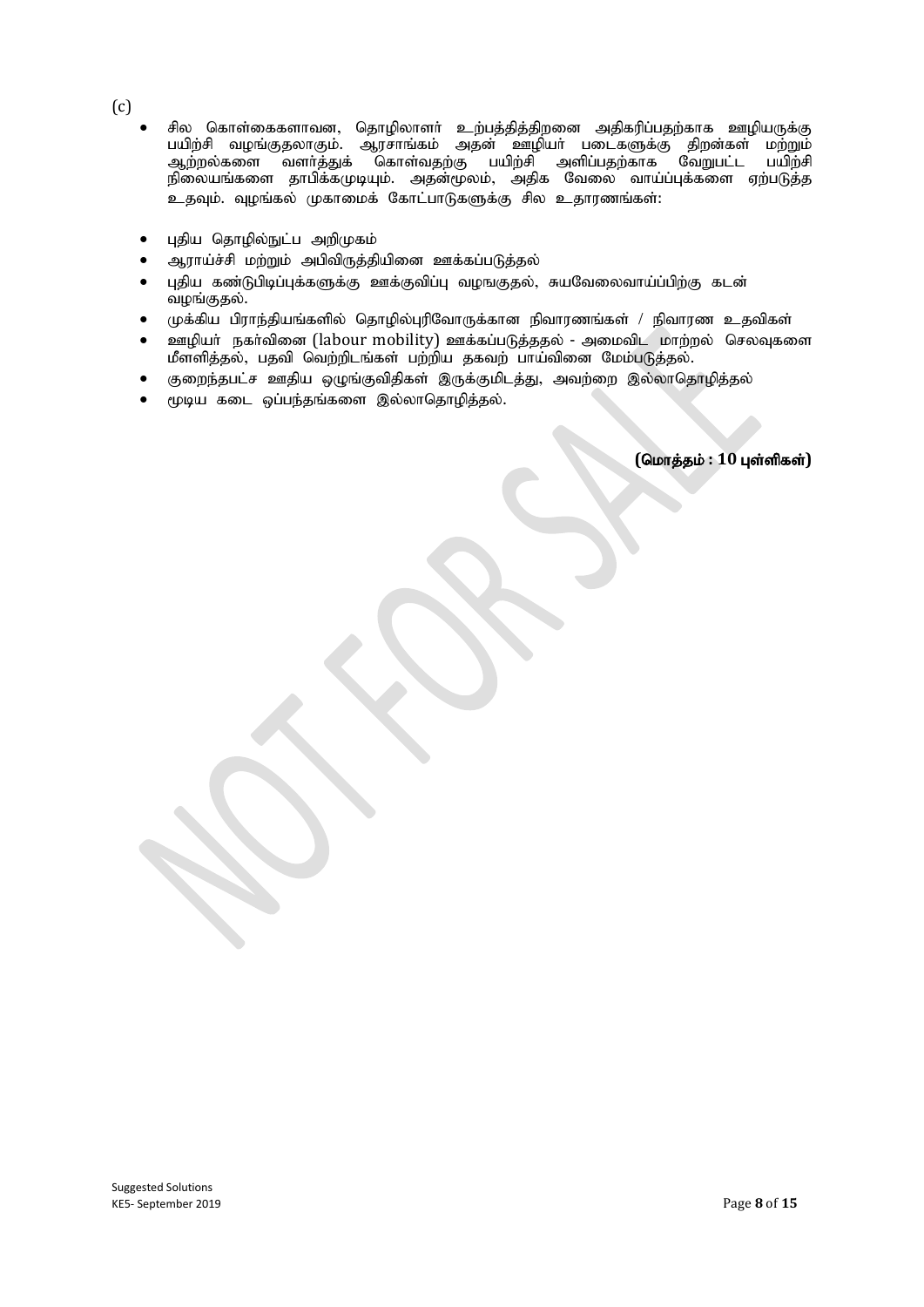| கற்கை வெளிப்பாடு : $5.4/5.5$ |  |  |                                                                     |  |  |
|------------------------------|--|--|---------------------------------------------------------------------|--|--|
|                              |  |  | 5.4 முகாமைத் தொழிற்பாடாக தலைமைத்துவத்தின் தன்மை மற்றும் நோக்கெல்லை, |  |  |
|                              |  |  | 5.5 கட்டுப்பாட்டின் தன்மையும் நோக்கெல்லையும்                        |  |  |

(a) மேறா்ஸ்போ்கின் இரு காரணிக் கோட்பாட்டின்படி, எந்தவொரு வியாபார நிறுவனத்தினதும் ஊழியா்களை உந்தூக்கப்படுத்தும் காரணிகளாவன.

சுகாதாரக் காரணிகள் (Hygiene factors) – கம்பனியின் கொள்கையும் நிர்வாகமும், சம்பளம், மேற்பார்வையின் தரம், நபர்களுக்கு இடையிலான தொடர்புகள், வேலைச் சூழற் புறநிலைகள், தொழிற் பாதுகாப்பு ஆதியன.

**உந்தூக்கக் காரணிகள் (Motivator factors)** – தொழிற்தரம், முன்னேற்றம், அங்கீகாரம், பொறுப்பு, சவாலான வேலை, இலக்கினை அடைந்த உணர்வு தொழில் வளர்ச்சி.

- (b) நிறுவனத்தில் விளைதிறனான தொடர்பாடல் முறைமை இருப்பதன் அனுகூலங்கள்:
	- எந்தவொரு வியாபார நிறுவனத் திட்டமிடல், ஒருங்கிணைப்பு மற்றும் கட்டுப்பாட்டிற்கு தொடர்பாடல் அவசியம்.
	- தொடர்பாடல் அடிப்படையில் முகாமைச் செயற்பாட்டுடன் தொடர்புபட்டது
	- $\bullet$  முகாமைத் தீா்மானம் மேற்கொள்ளலுக்கு தரவு / தகவல் தேவைப்படும். தகவல்கள் பரிமாற்றப்பட வேண்டும். தொடர்பாடல் முறைமையின் மூலாதாரமாக முகாமையாளர்  $\overline{2}$ ்ள்ளனர்.
	- பிரிவுகளுக்கு இடையிலான ஒருங்கிணைப்பு தகவற் பரிமாற்றங்களில் தங்கியுள்ளது.
	- தனிநபர் உந்தூக்கமும் விளைதிறனும் தொடர்பாடலில் தங்கியுள்ளன.
	- சிறந்த எண்ணங்கள்/ ஆக்கபூர்வமான ஆலோசனைகள் அல்லது சிறந்த திட்டங்கள் தொடர்பாடல் இல்லாது தோற்றம்பெற முடியாதவை.
- $(c)$  புரிந்துணர்வு அற்ற தன்மையை தெளிவாக்குவதற்கு கம்பனி எடுக்கக்கூடிய படிமுறைகள்:
	- பின்னூட்டல் உறுதிப்படுத்தல்களை பயன்படுத்தல். முகாமையாளர் வாய்மூலமாகவும் மற்று வழிகளிலும் பின்னுட்டல் உறுதிப்படுத்தல்களை பெறவேண்டும்.
	- ஒன்றிற்கு மேற்பட்ட வடிவங்களில் செய்திகளை வழங்குதல்.
	- $\mu$ காமையாளா்மீது மிகையான தகவற்சுமையை தடுப்பதற்கு விதிவிலக்கு அறிக்கையிடல் (Reporting by exception) முறைமையை தொழிற்படுத்தல்.
	- ருகாமையாளர் காமாக கெளிவாகவம் சுருக்கமாகவம் கெவிப்பகற்கு பயிற்சியளிக்கல்.
	- rமகாமையாளர் மற்றும் உடனடிக் கீழ்நிலை அலுவலர்களுக்கு இடையில் நபர்களுக்கு இடையிலான நம்பிக்கையை கட்டியெழுப்புதல்.
	- சாத்தியமான இடத்து எளிமையான மொழியினை பயன்படுத்தல்.
	- செயற்திறனான செவிமடுத்தற் கலாச்சாரம் / வேலைச் சூழலை ஏற்படுத்தல்.

 $(Gur\ddot{\theta},\ddot{\theta})$ ; 10 புள்ளிகள்)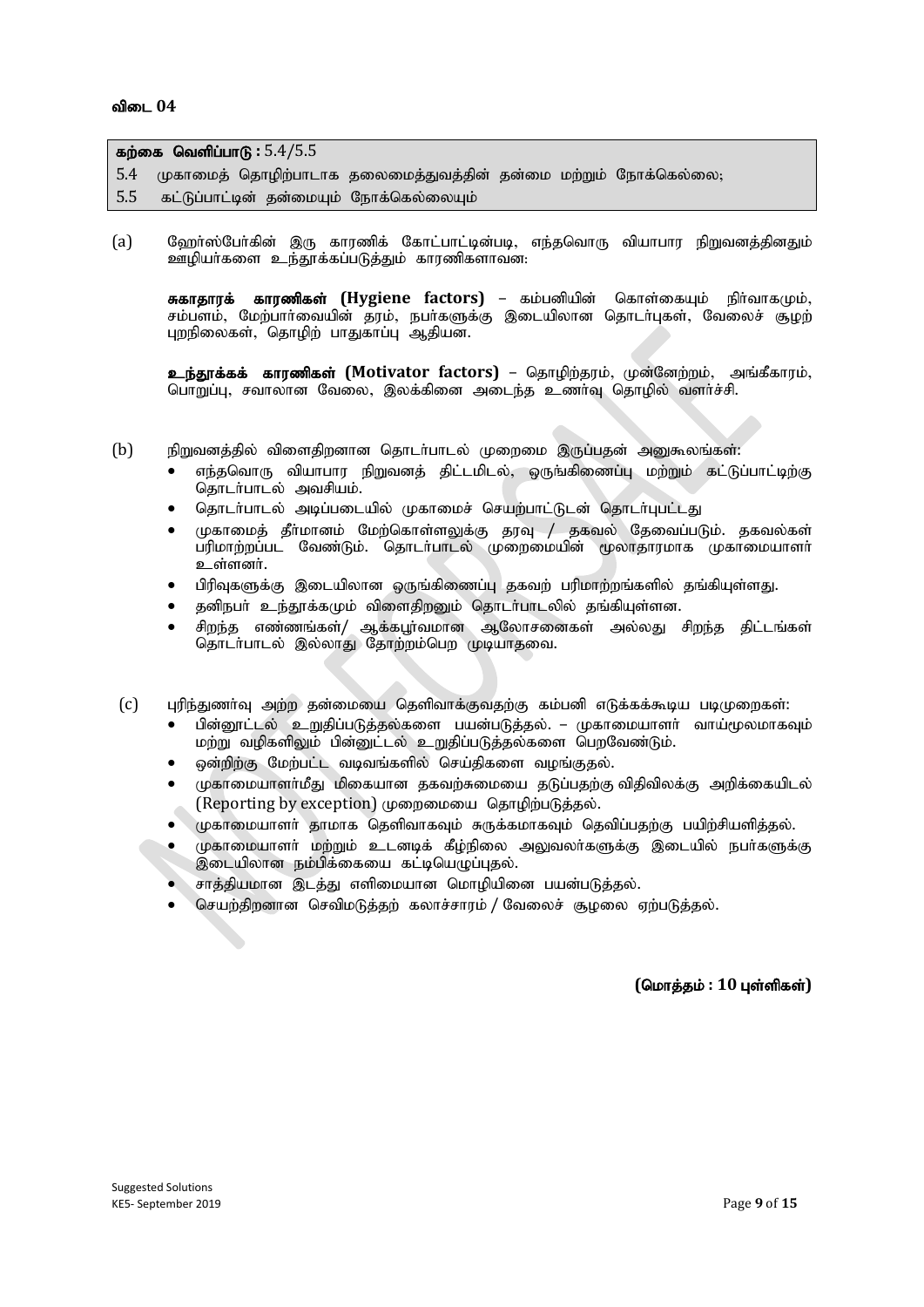|        | கற்கை வெளிப்பாடு: $6.7.1/6.7.2/3.12.1$                                                   |
|--------|------------------------------------------------------------------------------------------|
| 6.7.1  | வரைபடத்தின் உதவியுடன் குறுங்காலவோட்ட மற்றும் நீண்டகாலவோட்ட உற்பத்திக்                    |
|        | கோட்பாடுகள் மற்றும் தொடா்புபட்ட உற்பத்தி அளவீடுகளை பொருள்வரையறை செய்தல்.                 |
|        | (மொத்த உற்பத்தி, சராசரி உற்பத்தி, எல்லை உற்பத்தி,),                                      |
| 6.7.2  | குறைந்துசெல்லும் எல்லை விளைவு விதி மற்றும் வியாபாரத்தில் அதன் தாக்கத்தினை<br>விபரித்தல், |
| 3.12.1 | மனிதவள முகாமைத்துவத்தினை (HRM) பொருள்வரையறை செய்தல்.                                     |

(a)

| தொழிலாள<br>எண்ணிக்<br>க | சராசரி<br>உற்பத்தி | மொத்த<br>உற்பத்தி | எல்லை<br>உற்பத்தி |  |
|-------------------------|--------------------|-------------------|-------------------|--|
|                         | 9                  | Ч.                |                   |  |
| 2                       | 10.5               | 21                | 12                |  |
| 3                       | 10.67              | 32                | 11                |  |
| 4                       | 10.5               | 42                | 10                |  |
| 5                       | 10.2               | 51                | $\mathbf Q$       |  |



- அதிகரிக்கும் உற்பத்தி வினைத்திறன் அலகுக் கிரயம் வீழ்ச்சியடைய வழிவகுக்கும்.
- $\bullet$  மாறாக, குறைந்துசெல்லும் உற்பத்தி வினைத்திறன் அலகுக் கிரயம் அதிகரிக்க வழிவகுக்கும்.
- குறைந்துசெல்லும் எல்லை வினைவு விதியானது, குறுங்காலவோட்டத்தில் உற்பத்தி வினைத்திறன் ஆரம்பத்தில் அதிகரித்து பின்னா் குறைவதை குறிக்கின்றது.

Suggested Solutions KE5- September 2019 Page **10** of **15**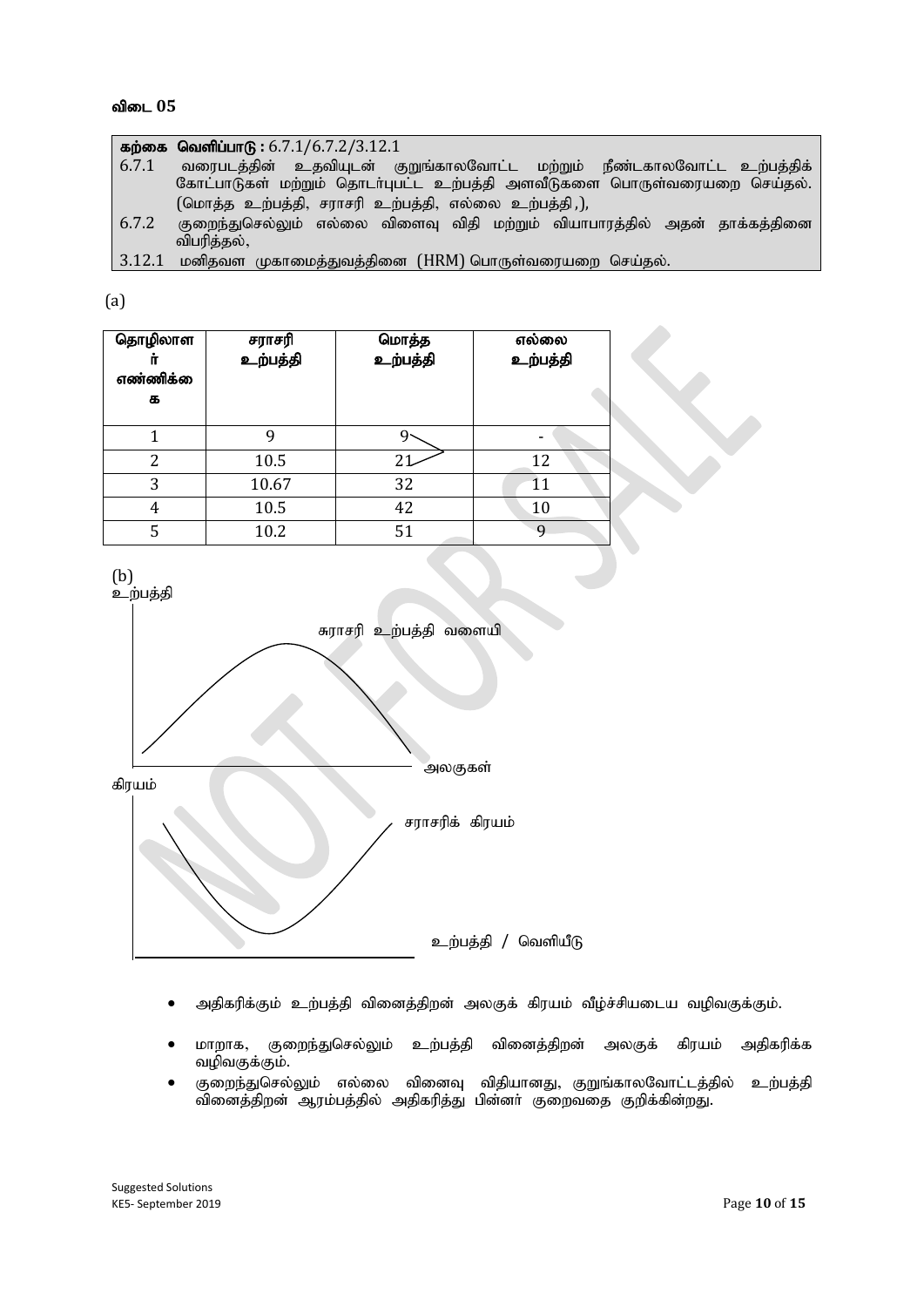$(c)$ 

இலாபத்தினை உச்சப்படுத்தும் உற்பத்தி மட்டத்தினை தீர்மானித்தலில் இரண்டு அணுகுமுறைகள் உள்ளன. அவையாவன:

- 1) மொத்த அணுகுமுறை (Total Approach)
- 2) எல்லை அணுகுமுறை (Marginal Approach)

இலாபத்தை உச்சப்படுத்தும் உற்பத்திமட்டமானது மொத்த வருமானம் அதிக அளவில் மொத்தக் கிரயத்தைவிட அதிகரிக்கும் போதாகும்.

வரைபடத்தில் காட்டியவாறு, இலாபத்தினை உச்சப்படுத்தும் உற்பத்தி மட்டமானது, TR மற்றும் TC க்கு இடையிலான இடைவெளி அதியுயாந்ததாக இருக்கும்போது ஏற்படும்.

எல்லை அணுகுமுறையின் கீழ் இலாபம் உச்சமடையும் நிலை; MR= MC ஆக இருக்கும்போதாகும். TR இன் முதலாவது வகையீடு MR ஆகவும் TC யின் முதலாவது வகையீடு MC ஆகவும் உள்ளன.

#### லரைபடம்

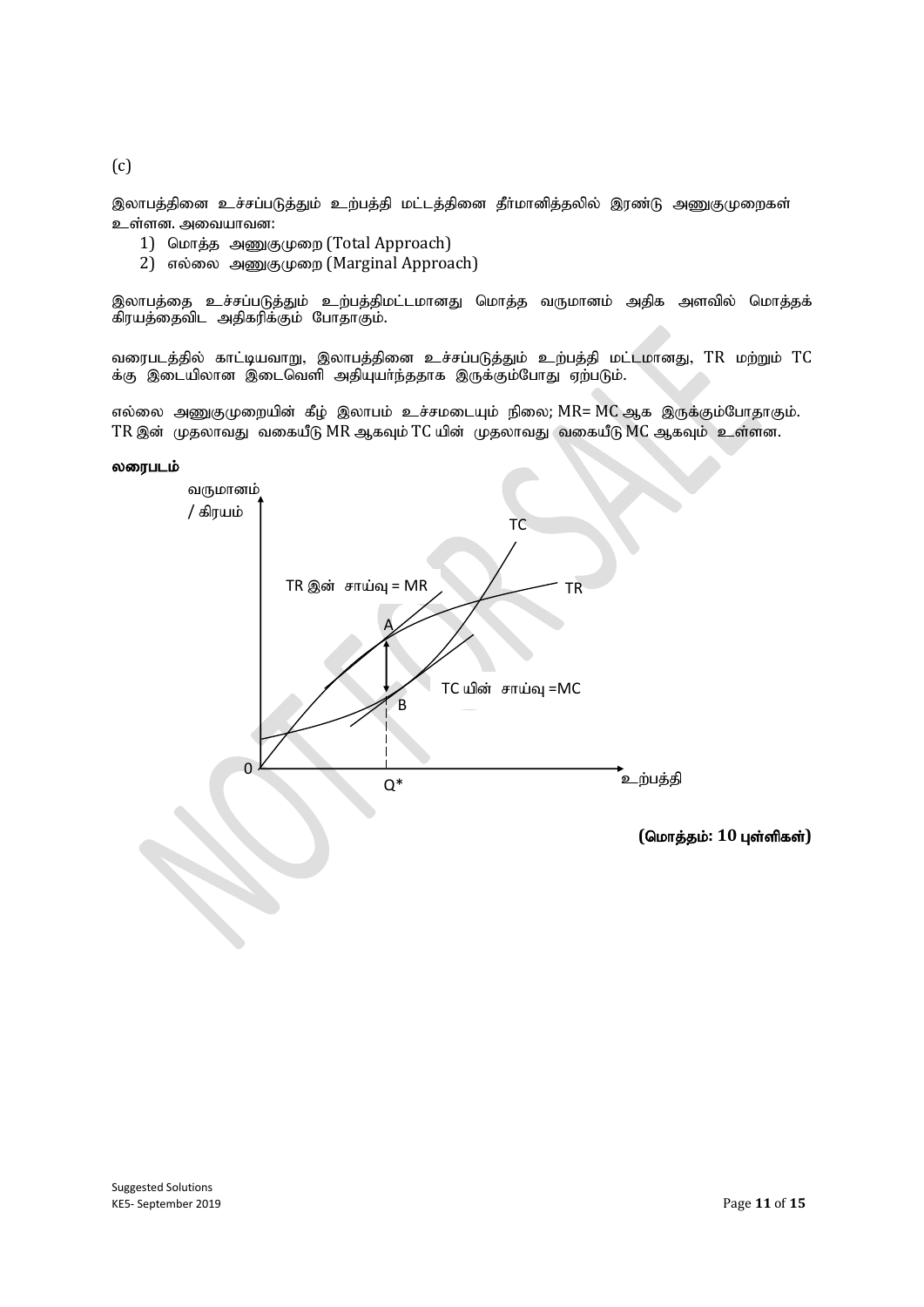#### கற்கை வெளிப்பாடு : 6.12 மனிகவள முகாமையின் கன்மையம் நோக்கெல்லையம்

- (a) செயலாற்றுகை அடிப்படையிலான ஊக்குவிப்புத் திட்டத்தினை கொண்டிருப்பதன் அனுகூலங்கள்:
	- ஊமியரின் முயற்சிகளும் கவனமும் அவை தேவைப்படும் இலக்கு நோக்கி (செயற்பாடு) - செயலாற்றுகை வழிநடத்தப்படும்.
	- ஈடுபாடும் உந்தூக்கப்படுத்தலும் அதிகரிக்கும். குறிப்பாக முன்னேற்றத்திற்கு கலாசாரத் தடைகள் காரணமாக உள்ளபோது இது முக்கியமானது.
	- உயர்தர ஊழியர்களை ஆட்சேர்த்து தக்கவைப்பதற்கு அனுகூலமாக சாதனைகளை முயற்சிகளிலிருந்து வேறாக்கி வெகுமதியளித்தல்.
	- ஊழியா் கிரயங்கள் நிறுவன செயற்பாடுகளுக்கு இணைக்கப்படுதல்.

(b)

- நெகிழ்ச்சியான (Flexible) வேலை நேரங்கள்
- $I = \nabla \cdot \mathbf{E}$
- வீட்டிலிருந்தவாறு வேலை செய்தல்/ இணையமூலமான மாதிரி (Virtual) அலுவலக வசகிகள்
- தொழில் வளர்ச்சி (Carrier progression)
- கம்பனியினால் பசுமை அல்லது ஒழுக்க நெறிக் கொள்கைகள் பின்பற்றப்படல்.

 $(c)$ 

ஊழியர் ஓய்வுநேரத்திற்கு முன்னுரிமை அளித்தல் (ஊழியர் ஓய்வுநேர மாதிரி)

பிரதியீட்டுத்தாக்கம் (Substitution effect): ஊதிய வீதத்தில் அதிகரிப்பானது, ஓய்விற்கான சந்தா்ப்ப கிரயத்தினை அதிகரிக்கச் செய்யும். அதற்குக் காரணம் வேலை செய்யாத ஒவ்வொரு மணித்தியாலமும் கைவிடப்படும் வருமானத் தொகை தொடா்பில் அதிக அளவு கியாகம் (sacrifice) சம்பந்தப்படுத்துவதனால். எனவே, பிரதியீட்டுத் தாக்கமானது, தனநபர் ஓய்வுக்குப் பதிலாக வேலையினை பிரதியீடு செய்ய வழிவகுக்கும்.

வருமானத் தாக்கம் (Income effect): உயர்ந்த ஊதிய வீதம் உண்மையான தனிநபர் வருமானத்தை அதிகரிக்கச் செய்து, அவா்கள் அதிகளவில் நுகா்வதற்கு வழிவகுக்கும்.<br>அதிகரித்த வருமானம் என்பது அதிக வருமானம் உழைப்போா் வேலை நேரத்தை என்பது அதிக வருமானம் உழைப்போர் வேலை குறைத்து அதிக ஓய்வுநேரத்தை நுகர்வதற்கான இயலுமை பெறுவர் என்பதாகும்.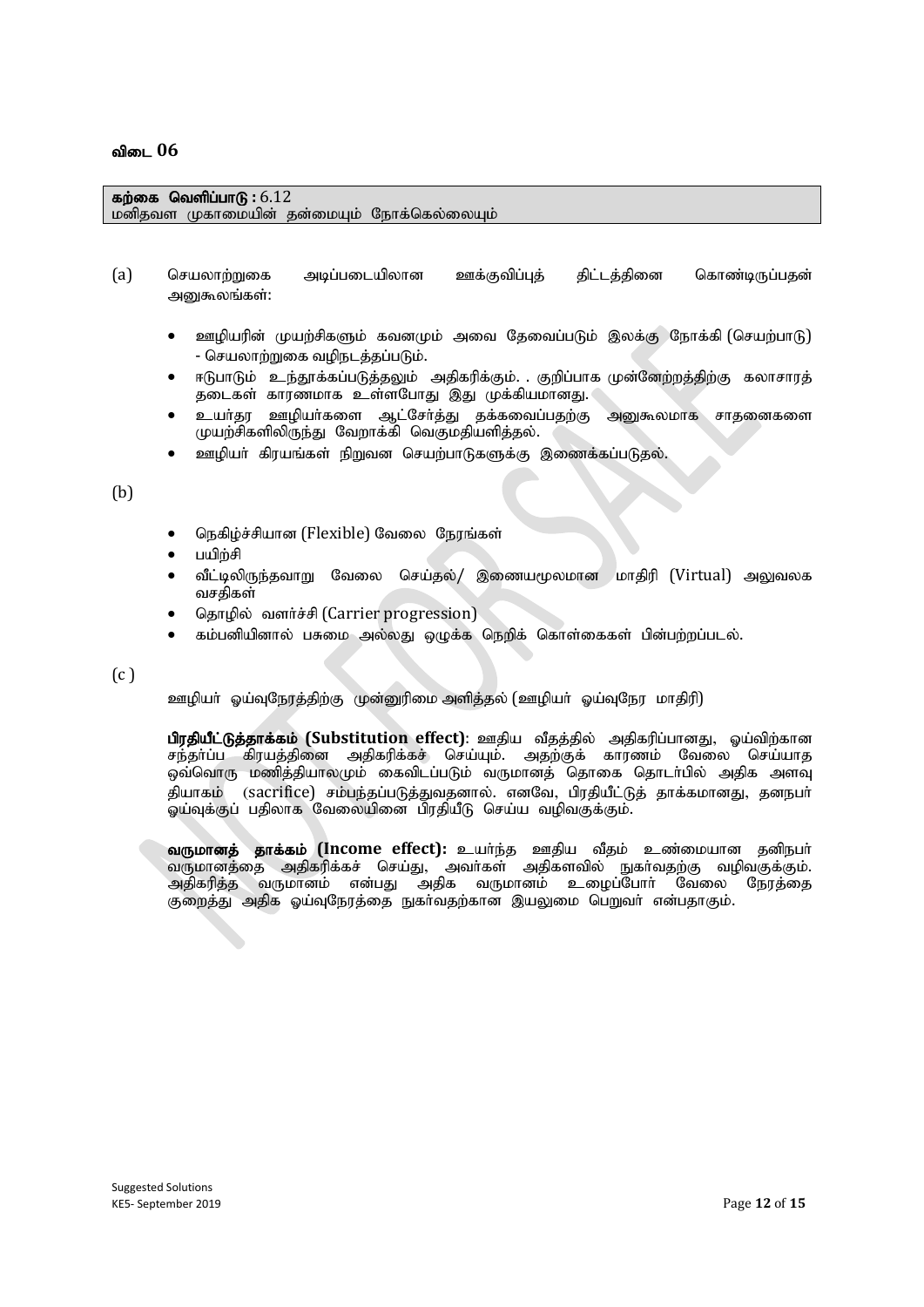## பிரிவு 3

#### விடை 07

**கற்கை வெளிப்பாடு:** 3.5/3.6/3.7/3.8

- $3.5$  போட்டிச் சந்தையில் கேள்வி, நிரம்பல் மற்றும் சந்தைச் சமநிலை.
- 3.6 நெகிழ்ச்சிக் கோட்பாடு (concept of elasticity)
- 3.7 போட்டிச் சந்தைகளில் அரசாங்கத்தின் தலையீடுகளின் தாக்கம்.
- $3.8$  போட்டியாளர்களும் நிறுவனம் மீதான அவர்களின் தாக்கமும்.

(a)

கேள்விச் சார்பினை பாதிக்கும் காரணிகள்

- நாடு  $Y$  யில் நுகர்வோர் வருமான மட்டம்.
- $\bullet$  நாடு  $Y$  யில் சீனிப் பிரதியீட்டுப் பண்டங்களின் விலை மட்டம்.
- சனத்தொகை அதிகரிப்பு

நிரம்பற் சாா்பினை பாதிக்கும் காரணிகள்

- தொழிற்துறையின் ஊழியா் சம்பள மட்டம்
- உள்ளீடுகளின் விலைகள்
- காலநிலை
- எதிா்பாா்க்கப்படும் சீனி விலை அதிகரிப்பு
- தொழில்நுட்ப மாற்றங்கள்

(b) (i)

```
சுந்தைச் சமநிலையில், Qd = Qs200-4P = -160P + 8PP = 30சுமநிலை விலை Y டொலர் 30.00Qd = 200 - 4 P= 200 - 4(30)= 80சுமநிலைக் கணியம் 80 கி.கிராம்
```
(ii)

சமநிலை விலையில் கேள்வியின் விலை நெகிழ்ச்சி: டெல்டா  $Q/$  டெல்டா  $P * P/Q$  $= -16/4 * 30/80$ **= - 1.5**

#### (c)

 $Y$ 25$  விலையில்  $Od = 200-4P$ Qd= 100  $Qs = -160 + 8(25)$  $Qs = 40$ 

மிகைக் கேள்வி =  $100 - 40 = 60$ 

Suggested Solutions KE5- September 2019 **Page 13** of 15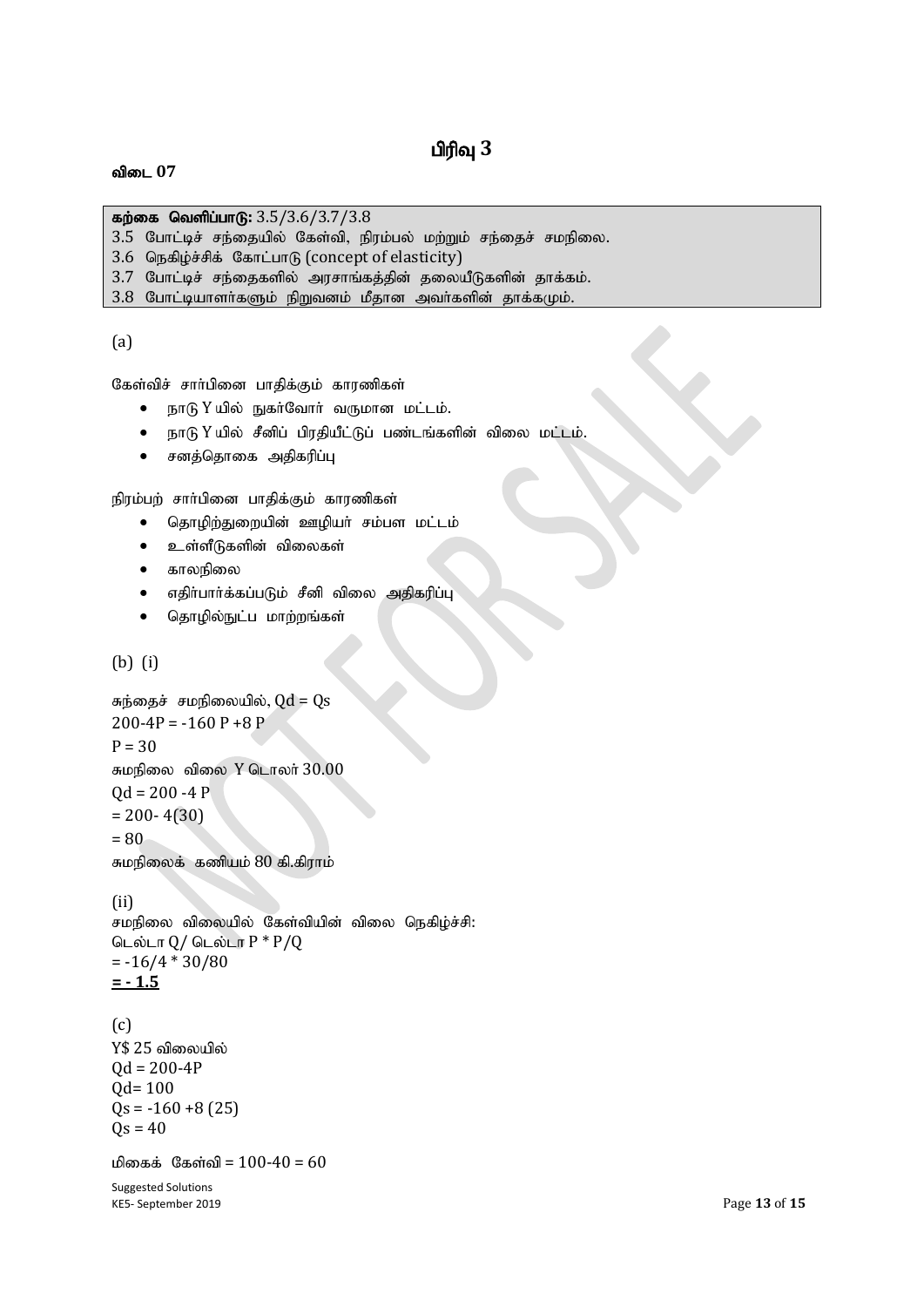#### $(d)(i)$

<u>மிகை நிரம்பல் = Y டொலர் 40 இல்</u> நிரம்பல் – Y டொலர் 40 இல் கேள்வி  $0s = -160+8(40)$  $Qs = 160$  கி.கி Qd= 200- 4 (40)  $Qd = 40$  கி.கி அதன்படி,  $160 - 40 = 120$  கி.கி அரசாங்கத்தின் மொத்தக் கிரயம்: 120 \* 40 = Y டொலர் 4,800

#### (ii)

- உத்தரவாத விலை சமநிலை விலைக்கு மேலாக நிர்ணயிக்கப்படும்போது, நிரம்பற் கணியம் கேள்விக் கணியத்தினை விட அதிகமாக இருக்கும்.
- உற்பத்தியாளர் மிகையானது, நுகர்வோர் மிகையைவிட மிகவும் அதிகமாக இருக்கும்.

#### (e) (i)

போட்டியாளா் பகுப்பாய்வு மேற்கொள்ளும்போது கவனத்திற் கொள்ளவேண்டிய பிரதான காரணிகள்:

- போட்டியாளரின் இலக்குகள் நிறுவனம் முழுவதற்குமானதும் வியாபார அலகுகளுக்குமான இலக்குகள். போட்டியாளரின் குறிப்பிட்ட நிதி இலக்குகள் என்ன? அவர்களின் நிறுவகக் கட்டமைப்பு மற்றும் முகாமைப் பாங்கு ஆகியன.
- போட்டியாளர்களின் தொழிற்துறை பற்றிய எடுகோள் போட்டியாளர் ஒப்பீட்டளவில் தமது சந்தைப் பங்காக நம்புவது என்ன?
- $\bullet$  போட்டியாளரின் நடப்பு மற்றும் சாத்திய எதிர்கால நிலை மற்றும் தற்போதைய வியாபார தந்திரோபாயம் – விநியோக தந்திரோபாயம், பொருட்கள், சந்தைப்படுத்தல், விற்பனைபோன்ற
- $\bullet$  போட்டியாளா்கள் இயலுமைகள்-முக்கிய தகுதி மற்றும் விரிவாக்கத்திற்கான இயலுமை

(ii)

தந்திரோப பயன்பாட்டிற்கான தகவல்கள் கீழ்வரும் மூலங்களிலிருந்து சேகரிக்கப்படலாம்:

- போட்டியாளர்களின் நிதிக்கூற்றுக்கள்.
- $\bullet$  மொதுவான வாடிக்கையாளர்கள் மற்றும் வழங்குனர்களிடமிருந்து பெறும் தகவல்கள்.
- $\bullet$  போட்டியாளா் உற்பத்திப் பொருட்களை பரீட்சித்தல்.
- முன்னைய தொழில் வழங்குனர்களிடமிருந்த பெறும் தகவல்கள்.
- வேலை விளம்பரங்கள்

 $($ மொத்தம் : 20 புள்ளிகள்)